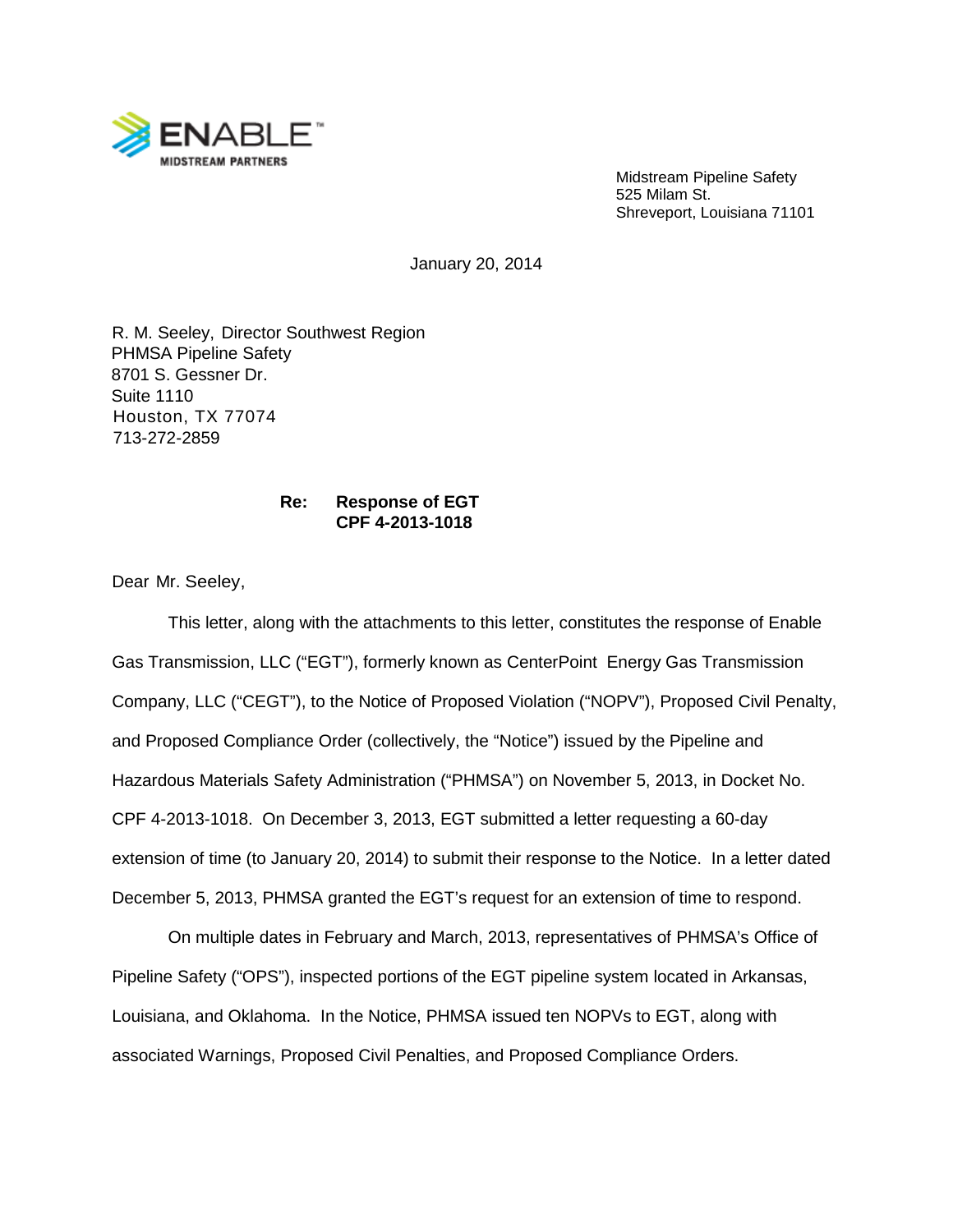#### **General Response**

EGT has always stressed, and will continue to stress, the importance of pipeline safety. EGT works continually to improve the effectiveness of its Pipeline Safety Program. In recent years, one way EGT has demonstrated its commitment to safety is to proactively review the accuracy of various internal pipeline safety records. If EGT finds inaccuracies in its records, EGT then corrects those records on a going forward basis, and bases its pipeline safety program on the corrected information.

EGT is concerned because the Notice fails to expressly consider EGT's internal data verification efforts when it evaluated EGT's compliance with pipeline safety requirements. For example, in NOPV Item 6, PHMSA found that EGT had failed to inspect EGT valve BV82309 as required by EGT's Procedure No. 232, *Emergency Valve Operation and Maintenance*. However, this matter was identified because EGT discovered in mid-2011 that valve BV82309 had not been properly designated as an emergency valve in EGT's Maintenance Management System (EGT's computer system for tracking the operations and maintenance requirements applicable to its facilities). EGT corrected its tracking system, which then ensured that the requirements of EGT Procedure No. 232, *Emergency Valve Operation and Maintenance*, were applied to valve BV82309 on a going forward basis. Thus, with respect to valve BV82309, EGT did not create and retain records of compliance with Procedure No. 232, *Emergency Valve Operation and Maintenance* in 2010 and 2011 because EGT's records had not properly identified this valve; but EGT did have such records for 2012 and 2103 because EGT had corrected its records. EGT identified the data error, and corrected it, prior to, and independent of, PHMSA's audit.

PHMSA should take such internal data correction efforts into account as a positive or mitigating factor that reduces a proposed violation, proposed civil penalty or proposed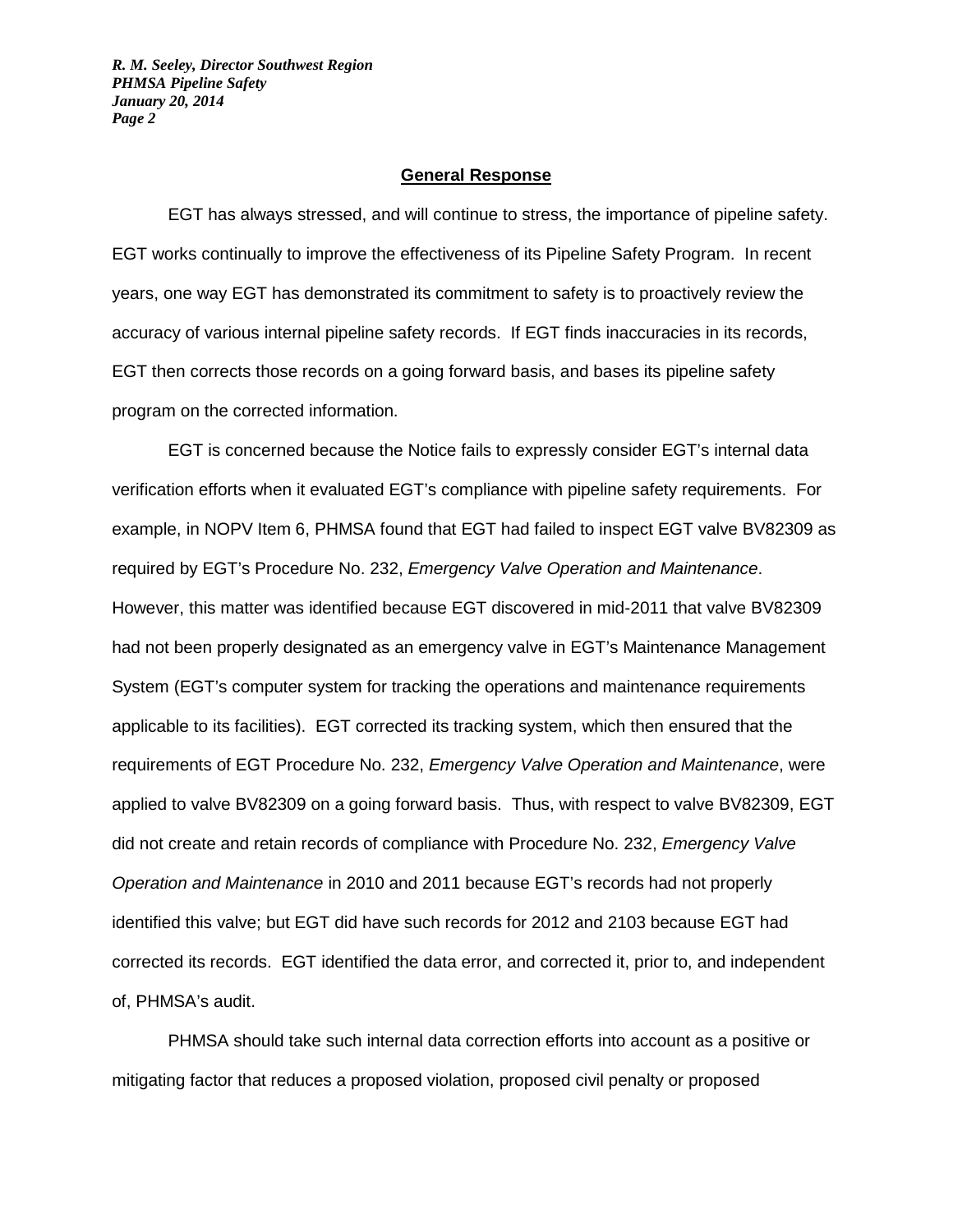compliance order requirement. Treating EGT's actions as a violation of the safety rules sends the wrong signal to pipeline operators. Pipeline operators should be encouraged to review records to verify and correct them. Such a record verification review enhances pipeline safety. Pipelines operators should not be subject to NOPVs or further enforcement actions unless PHMSA first expressly considers the mitigating circumstances associated with a pipelines' internal data review and correction efforts.

# **Response to Specific Findings**

The following chart summarizes the position of EGT with respect to each of the ten NOPVs:

| <b>NOPV</b><br><b>Item</b> | <b>PHMSA Action</b>                                                          | <b>EGT Response</b>                                                                       |
|----------------------------|------------------------------------------------------------------------------|-------------------------------------------------------------------------------------------|
| 1                          | NOPV and Warning                                                             | Not contesting.                                                                           |
| $\overline{2}$             | NOPV, Proposed Civil Penalty of<br>\$72,700 and Proposed Compliance<br>Order | Contesting the NOPV, the Proposed Civil<br>Penalty, and the Proposed Compliance<br>Order. |
| 3                          | NOPV and Warning                                                             | Not contesting.                                                                           |
| 4                          | NOPV and Warning                                                             | Not contesting.                                                                           |
| 5                          | NOPV and Warning                                                             | Not contesting                                                                            |
| 6                          | NOPV and Warning                                                             | Contesting the NOPV and Warning.                                                          |
| $\overline{7}$             | NOPV, and Proposed Compliance<br>Order                                       | Contesting the NOPV and the Proposed<br>Compliance Order.                                 |
| 8                          | NOPV, and Warning                                                            | Not contesting.                                                                           |
| 9                          | NOPV and Warning                                                             | Not contesting.                                                                           |
| 10                         | NOPV, and Proposed Civil Penalty of<br>\$41,500                              | Not contesting.                                                                           |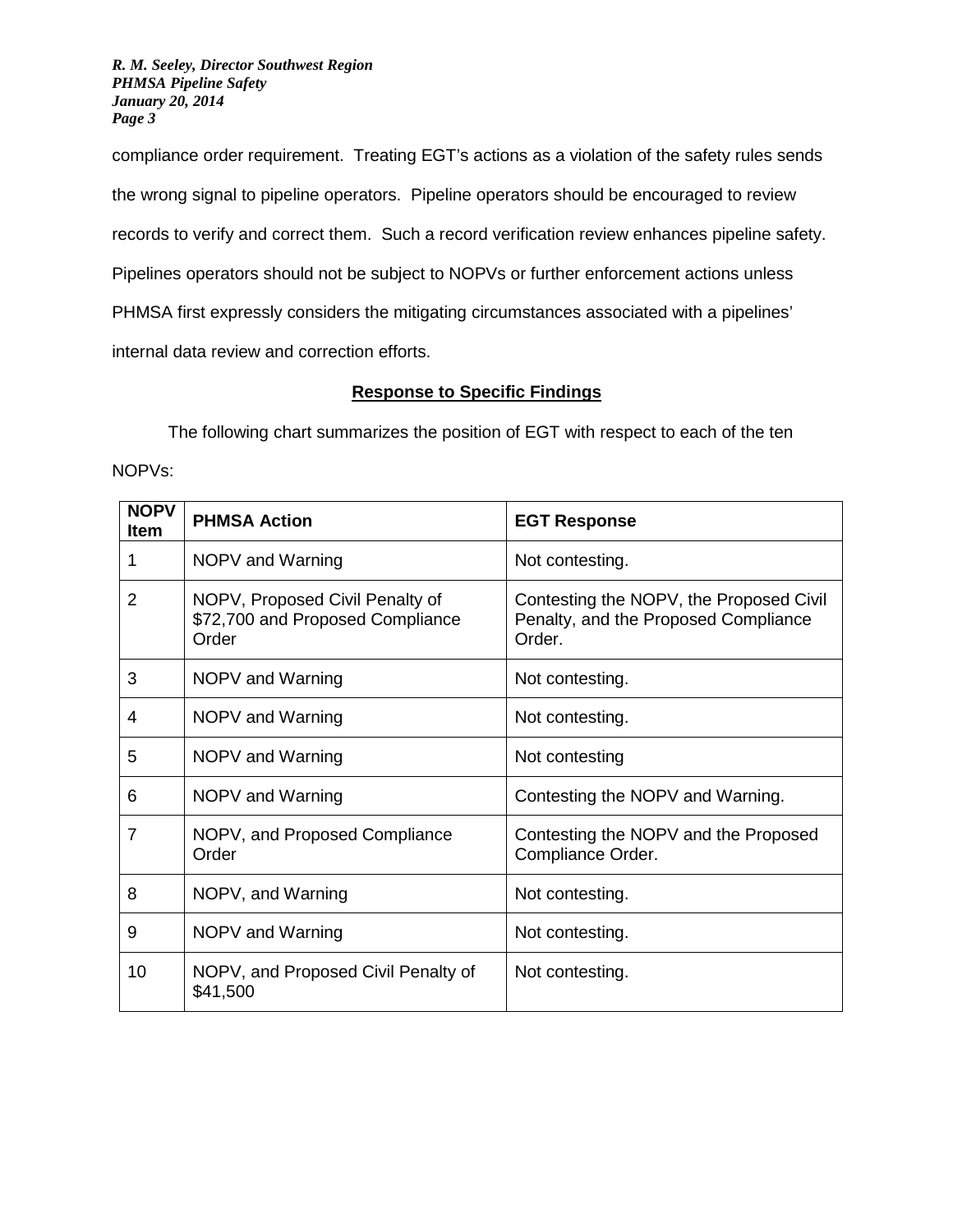## **NOPV Item 2 – PHMSA's Findings**

#### **2. §192.467 External corrosion control: Electrical isolation.**

**(d) Inspection and electrical tests must be made to assure that electrical isolation is adequate.**

CEGT failed to conduct electrical tests on the foreign pipeline side at custody transfer points to assure adequate electrical isolation.

According to the CEGT Corrosion Control Program, Procedure PS-03-02-232 *Installation of Insulating Devices,* section 2.2 *Locations* states,

*"Typical locations where electrical insulating devices may be installed include the following:*

*Point at which facilities change ownership, such as meter stations and well heads.*"

Section 2.4 *Compressor Station Piping, Insulating flanges and Solid State Decouplers (SSD)* states,

*The required monitoring of cathodic protection systems and the evaluation of test data is sufficient to ensure that electrical isolation is adequate and the SSD are functioning properly ...*

... *If the potentials are more than 100 mv apart, this is generally an indication that the device is functioning properly. If the potentials are within 100 mv of each other, additional evaluations are required to determine the condition of the insulation and for possible repair.* "

The CEGT Corrosion Control Program Procedure PS-03-02-230 *Pipe-to-Soil Potential Survey,* revised date 02/02/2011, section 2.5 *Electrode Placement* states,

"... *Insulating devices: (See Figure 4) Place the electrode in a position where both the foreign-side and the pipeline side of the insulating fittings can be reached to ensure isolation. Do not move the electrode during this test. Take and document the potential readings for storage in the MMS.* ... "

During the inspection, the PHMSA inspector noted CEGT failed to take potential readings on the foreign-side of insulating devices at the following sites during the calendar years 2010, 2011, and 2012:

TP 21250 on 5/6/2010 and 5/11/2011 - STEEL SCAPE. TP 24316 on 5/6/2010, 5/11/2011, 5/15/2012- PRAT. TP 26318 on 4/28/2010, 4/18/2011 - REGENCY.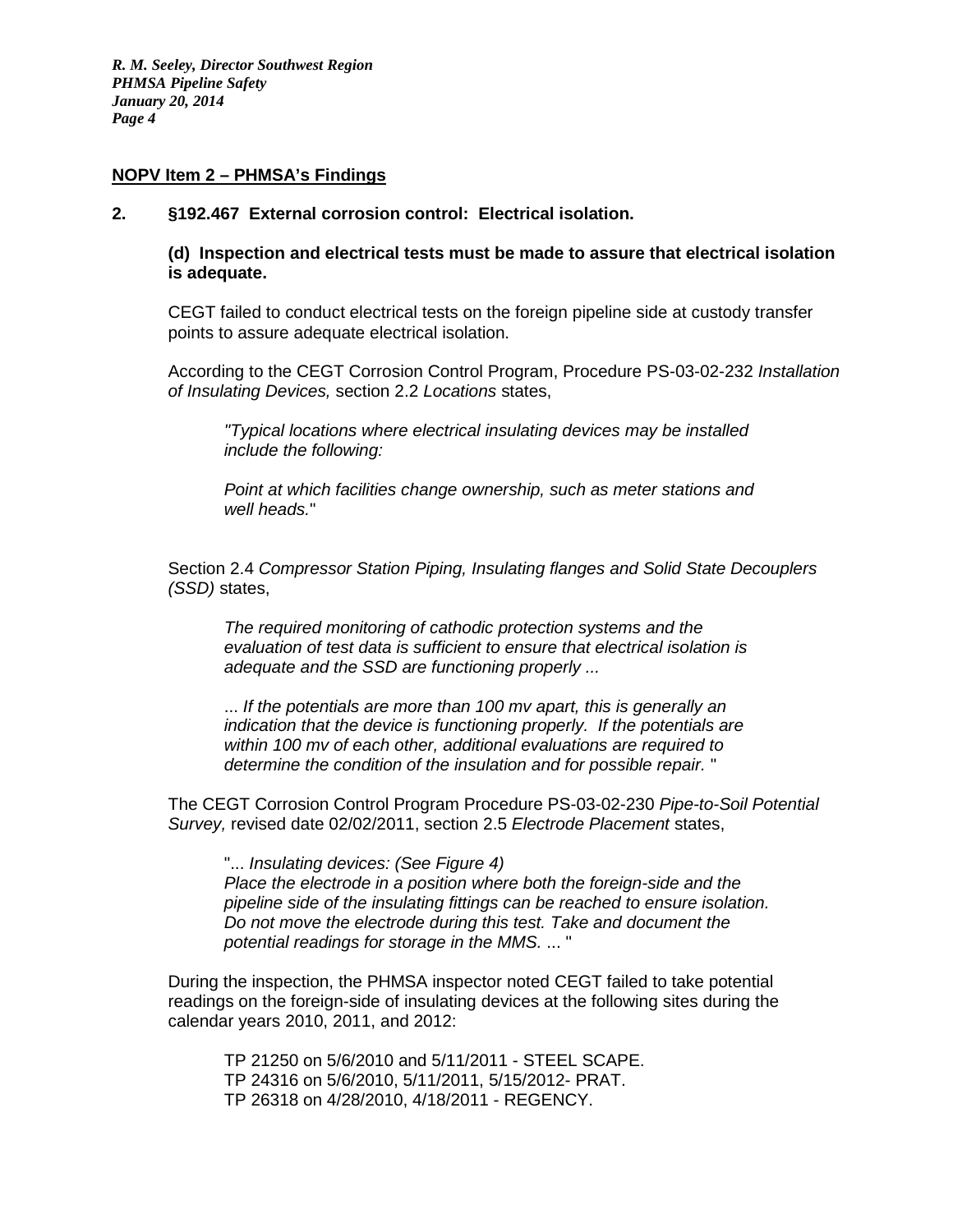> TP 27667 on 12/21/2010, 4/18/2011, 4/10/2012 - SWEPCO POWER PLANT. TP 27668 on 12/21/2010,4/18/2011,4/10/2012- SWEPCO POWER PLANT. TP 27669 on 12/21/2010, 4/18/2011, 4/10/2012- SWEPCO POWER PLANT. TP 27671 on 12/21/2010, 4/18/2011, 4/10/2012- SWEPCO POWER PLANT. TP 27672 on 12/21/2010, 4/18/2011, 4/10/2012- SWEPCO POWER PLANT. TP 27673 on 12/21/2010, 4/18/2011, 4/10/2012- SWEPCO POWER PLANT. TP 4085 on 6/18/2010, 6/13/2011,6/14/2012- LIEBERMAN POWER PLANT. TP 8242 on 8/7/2010 - IP DOMINO.

#### **NOPV Item 2 – EGT's Response**

In NOPV Item 2, PHMSA identifies 29 readings of electrical potential that it believes EGT failed to take. In fact, as discussed below, the evidence available during the audit shows that EGT missed only eight required readings. Because EGT missed far fewer electrical potential readings than PHMSA believed, EGT requests that PHMSA (i) reduce the level of the proposed civil penalty, and (ii) find that no further compliance requirements are needed to address this matter.

Of the 29 readings identified in the audit as being missed, 13 of them are associated with points where an insulation device was needed and was so indicated by Test Point (TP) Type being listed as "Normal." Attachment 2-1 includes information provided during the audit that shows that 13 test points are categorized as "Normal" rather than "Insulated" and thus a no "foreign side" electric potential reading was required.

Finally, eight of the missing readings are associated with TP Types that had been mistakenly identified as "Insulated" in EGT's Maintenance Management System (EGT's computer system for tracking the operations and maintenance requirements applicable to its facilities). An internal EGT review during 2011-2012 identified that eight points (five in 2011 and three in 2012) should have been designated as "Normal." See Attachment 2-1, which shows the five TP Types changed to "Normal" in 2011 and the three TP Types changed to "Normal" in 2012. EGT identified and corrected the data error prior to, and independent of, PHMSA's audit. In a situation such as this one, where a pipeline reviews its records, and then takes corrective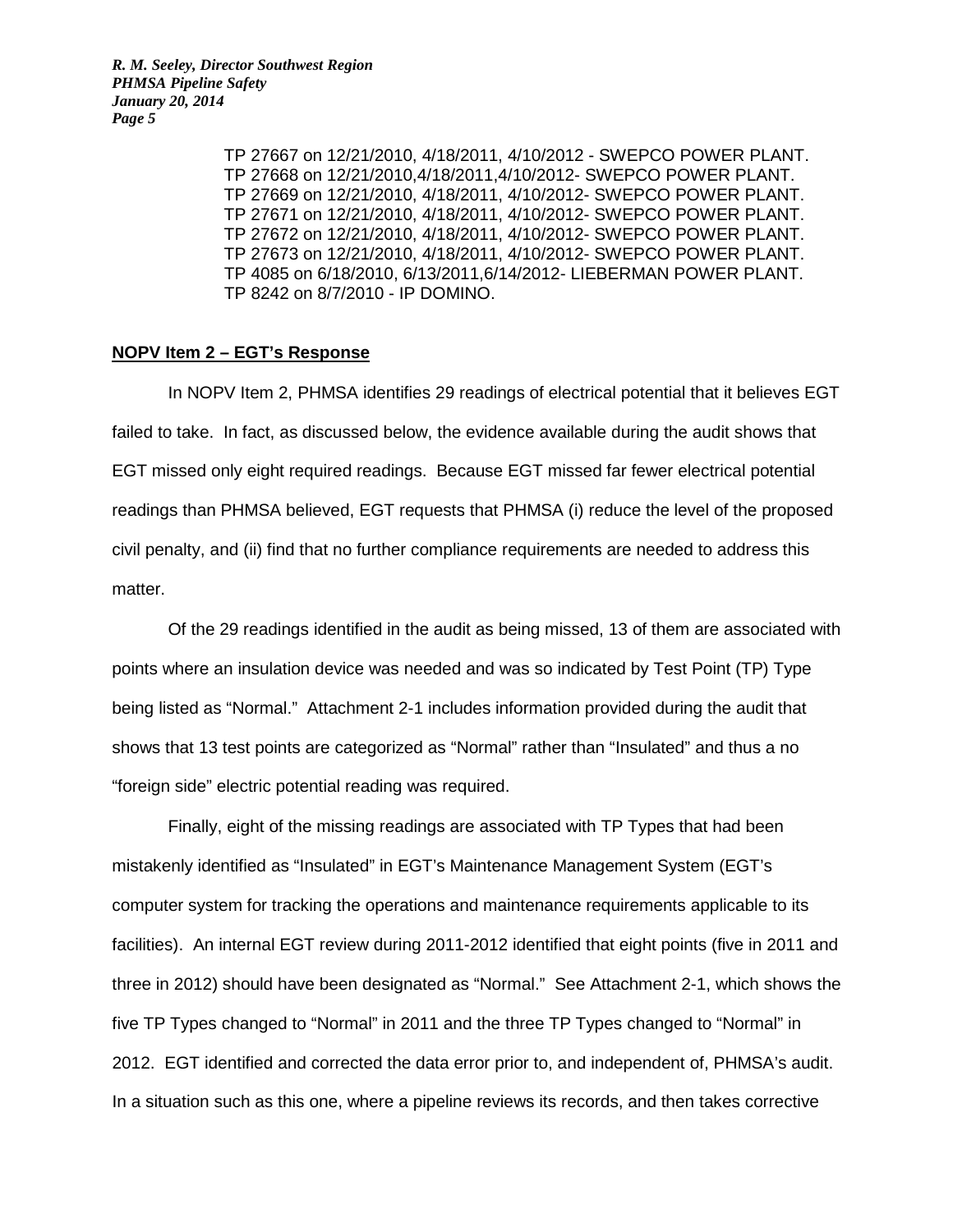steps when a data error is identified, PHMSA should not consider the pipeline's actions to violate the pipeline safety rules.

Because the total number of missed readings was substantially smaller than PHMSA found, EGT requests that the level of any civil penalty be reduced as well.

Besides the internal review of our TP Type in 2011-2012, EGT also made a software change in 2012 to our computerized Maintenance Management System which does not allow closing the data entry for a TP Type "Insulated" without a second reading being entered. Because EGT took proactive steps to correct its internal records and made the enhance software change, EGT believes that its approach to compliance, and the internal steps EGT has taken, do not support PHMSA's conclusion that an independent compliance requirement is appropriate in this situation. Therefore, EGT requests that PHMSA withdraw Proposed Compliance Order 2.

## **NOPV Item 6 – PHMSA's Findings**

## **6. §192.605 Procedural manual for· operations, maintenance, and emergencies**

**(a) General. Each operator shall prepare and follow for each pipeline, a manual of written procedures for conducting operations and maintenance activities and for emergency response. For transmission lines, the manual must also include procedures for· handling abnormal operations. This manual must be reviewed and updated by the operator at intervals not exceeding 15 months, but at least one each calendar year. This manual must be prepared before operations of a pipeline system commence. Appropriate parts of the manual must be kept at locations where operations and maintenance activities are conducted.**

**§192.745 Valve maintenance: Transmission lines. (a) Each transmission line valve that might be required during any emergency must be inspected and partially operated at intervals not exceeding 15 months, but at least once each calendar year.** 

CEGT failed to follow their procedures and maintain valve BV82309 as required by §192.745(a). According to CEGT, this valve is an essential valve that would be necessary in an emergency situation.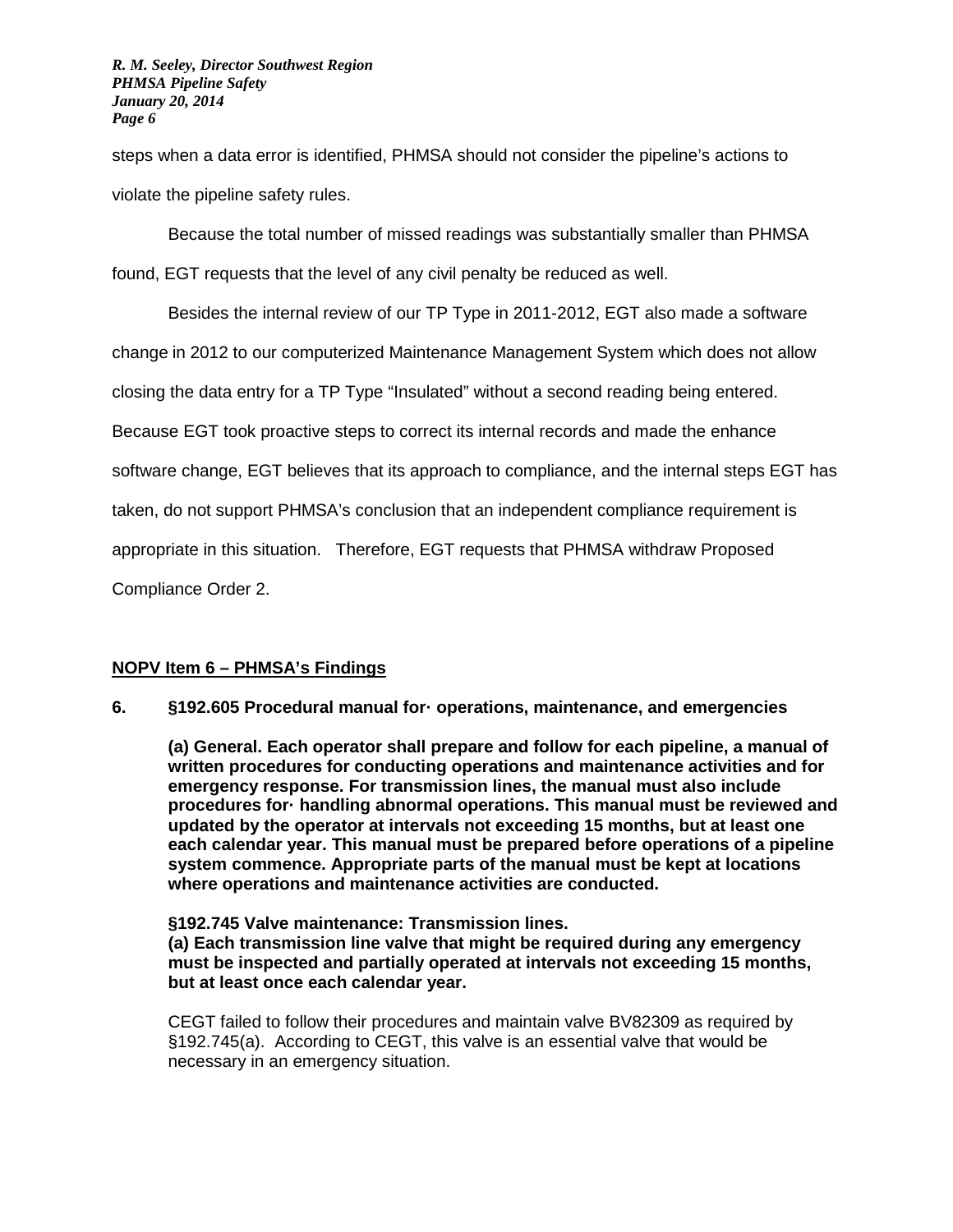*. . .*

CEGT Operations and Maintenance Plan Procedure No. 232, *Emergency Valve Operation and Maintenance, A. Requirement*, states

*1. The following are designated as emergency valves:*

*d. Valves at branches or intracompany pipeline connections.*

*. . . Each of these valves shall be partially operated at intervals not exceeding 15 months, but at least once each calendar year.*

During this inspection, PHMSA noted that CEGT failed to maintain valve BV82309 ( 4" tie-in for Line 1-F-7) and could not provide the records indicating the valve was inspected prior to 2011. According to the documents provided, the valve was first inspected on 3/1/2011. CEGT advised the PHMSA inspector that the valve was operated numerous times since the valve was installed, but could not provide any documentation to indicate that it was inspected.

## **NOPV Item 6 – EGT's Response**

NPOV Item 6 is discussed in EGT's General Response, provided above. EGT asks that

PHMSA expressly consider EGT's internal data correction effort as a mitigating factor when

evaluating whether an NOPV or a Warning is appropriate.

## **NOPV Item 7– PHMSA's Findings**

**7. §192.605 Procedural manual for operations, maintenance, and emergencies (a) General. Each operator shall prepare and follow for each pipeline, a manual of written procedures for conducting operations and maintenance activities and for emergency response. For transmission lines, the manual must also include procedures for handling abnormal operations. This manual must be reviewed and updated by the operator at intervals not exceeding 15 months, but at least one each calendar year. This manual must be prepared before operations of a pipeline system commence. Appropriate parts of the manual must be kept at locations where operations and maintenance activities are conducted.**

**(b) Maintenance and normal operations. The manual required by paragraph (a) of this section must include procedures for the following, if applicable, to provide safety**

**during maintenance and operations.**

**(2) Controlling corrosion in accordance with the operations and maintenance requirements of Subpart I of this part.**

CEGT failed to follow their procedures and periodically evaluate gas pipelines for corrosivity through gas sampling, coupons, and liquid sampling as required where deadlegs occur in the pipeline system.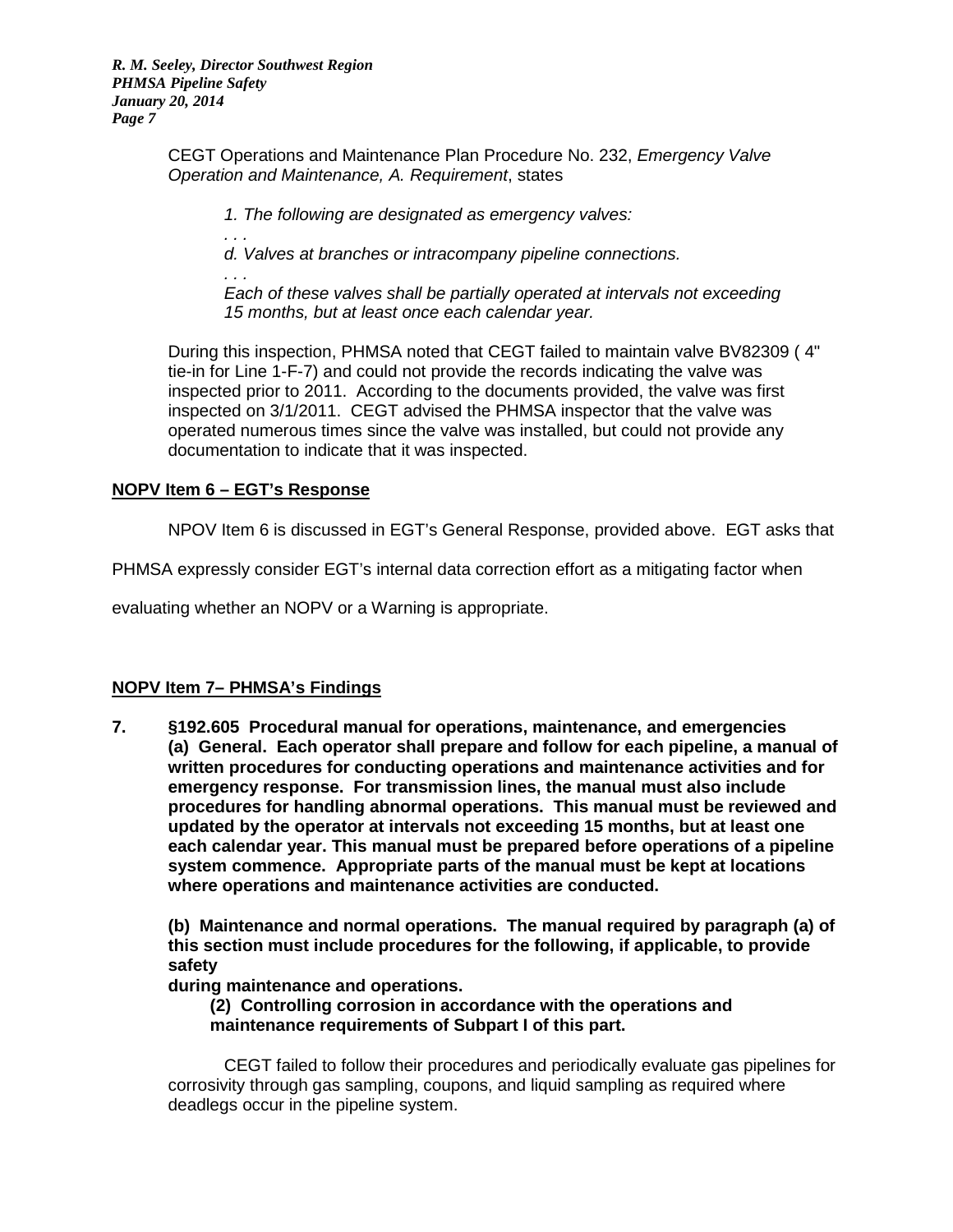> The CEGT Corrosion Control Program Procedure PS-03-02-001 *Corrosion Control Program*, section *Internal Corrosion Control* states,

*"Factors that influence the formation of internal corrosion include the following:*

*... Pipeline locations (especially drips; deadlegs, and sags) which are on-line segments that are not cleaned by pigging or other methods ... Because of the above factors, the Company will periodically evaluate gas pipelines for corrosivity through gas sampling, coupons, and liquid sampling as required ... "*

During the field inspections in both the Ada Team and the Wynne Team areas, the PHMSA inspector observed regulation/metering facilities that were defined as 'U' shaped and 'L' shaped. The facilities are used as Residential Extension (RE) or Town Border (TB) facilities. These facilities serve several customers as an RE station to a small community/town as a TB station. In the Ada Team area, the Bowlegs TB station, a 'U' shaped facility was observed. In the Wynne Team area the following facilities were observed: RE 559 (MS 180700) 'U' shaped; Palestine TB station 'U' shaped; Arby Mora TB station 'U" shaped; and RE 597 Extension 'L' shaped. In the design of these facilities there are 2 deadlegs in the 'U' shaped facility and one deadleg in the 'L' shaped facility. The deadlegs are of the same pipe size as the regulation/meter/relief valve runs and serve as supports. The supports provide stability to the facility. The deadlegs are gassed and pressurized. CEGT was asked whether periodic evaluations for identifying the possible presence of internal corrosion and/or the accumulation of liquids were performed on these deadlegs. CEGT personnel stated that they do not transport corrosive gas and have not evaluated the noted deadlegs for corrosivity through gas sampling, coupons, and liquid sampling.

## **NOPV Item 7 — EGT's Response**

EGT has complied with its procedures for evaluating the risk of corrosion in the dead legs identified in the NOPV. The EGT employee interviewed about this matter during the audit interpreted the auditor's question as asking whether EGT had done inspections of the physical facilities within these specific dead legs. He explained that EGT had not done inspections within these dead legs. However, EGT's Corrosion Control Program Procedure PS-03-02-001 *Corrosion Control Program*, does not require that EGT inspect each dead leg. See Attachment 7-1 (Procedure PS-03-02-001, Version 3, which was in effect at the time PHMSA conducted its headquarters audit in October 2012) and Attachment 7-2 (Procedure PS-03-02-001, Version 5, which was placed into effect on December 19, 2012, so that it was in effect at the time of the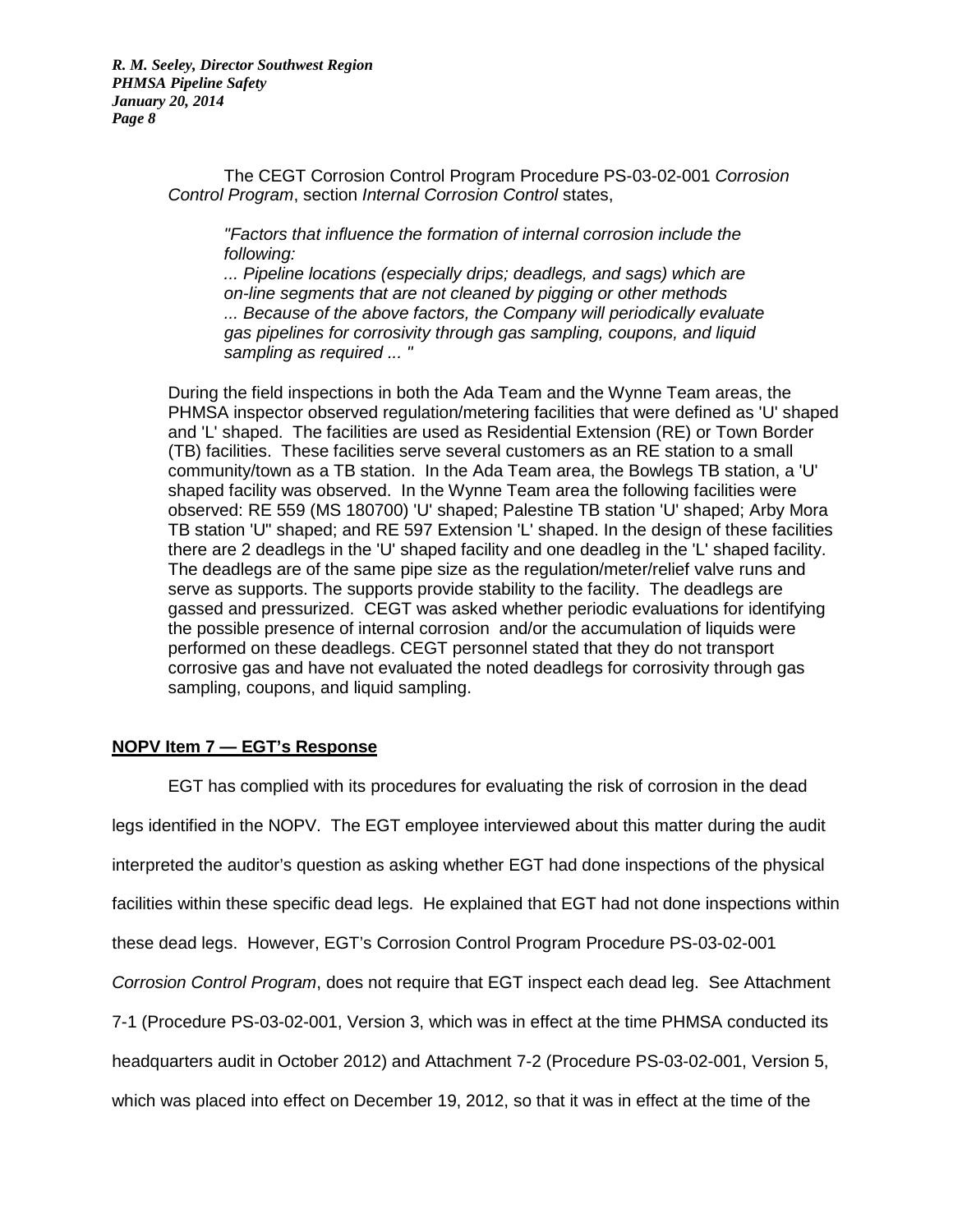field audit). Both versions of Procedure PS-03-02-001 require that EGT evaluate the risk of internal corrosion based on multiple factors and the presence of corrosive gas. One of those factors is a recognition that certain facility configurations—such as dead legs—are at increased risk of internal corrosion. Applying these procedures, EGT "evaluates" its entire system, of which the dead legs addressed in the NOPV would be a part of, based on these factors.

In addition, Procedure PS-03-02-001 states the company, through its Integrity Management Program, "uses internal corrosion assessment methods and if internal corrosion is found by those methods and meets certain requirements in that program, then pipeline segments (both covered and non-covered) with similar characteristics will be evaluated." *See* Attachments 7-1 and 7-2. Under its Integrity Management Program, EGT conducts a "Dead Leg Inspection" program. See Attachment 7-3. Under the supervision of the Internal Corrosion Program Manager, a set of dead legs representing the types of dead legs and differences in regional conditions throughout the system are excavated and examined each year. Attachment 7-4 is the 2009 Dead Leg Inspection Program Final Summary Report showing only two of 18 locations evaluated needing pipe replacement. If EGT finds greater than 10 percent wall loss from nominal, the Pipeline Safety Team is consulted for possible remediation.

EGT has complied with Procedure PS-03-02-001 and continues to do so by performing system-wide evaluations to determine what parts of the system need further evaluation or inspection. Procedure PS-03-02-001 does not require EGT to inspect all dead legs individually.

EGT's systematic evaluations showed no corrosive gas conditions upstream of the dead leg locations addressed in NOPV Item 7, so no further evaluation within those dead leg locations was required by EGT's procedures

EGT requests that PHMSA withdraw Proposed Compliance Order 3, which requires that EGT:

• Develop a plan to locate and evaluate dead legs within the CEGT pipeline system to identify all dead leg locations. Submit this plan to PHMSA-SW Region for review within **90 days** after the receipt of the Final Order;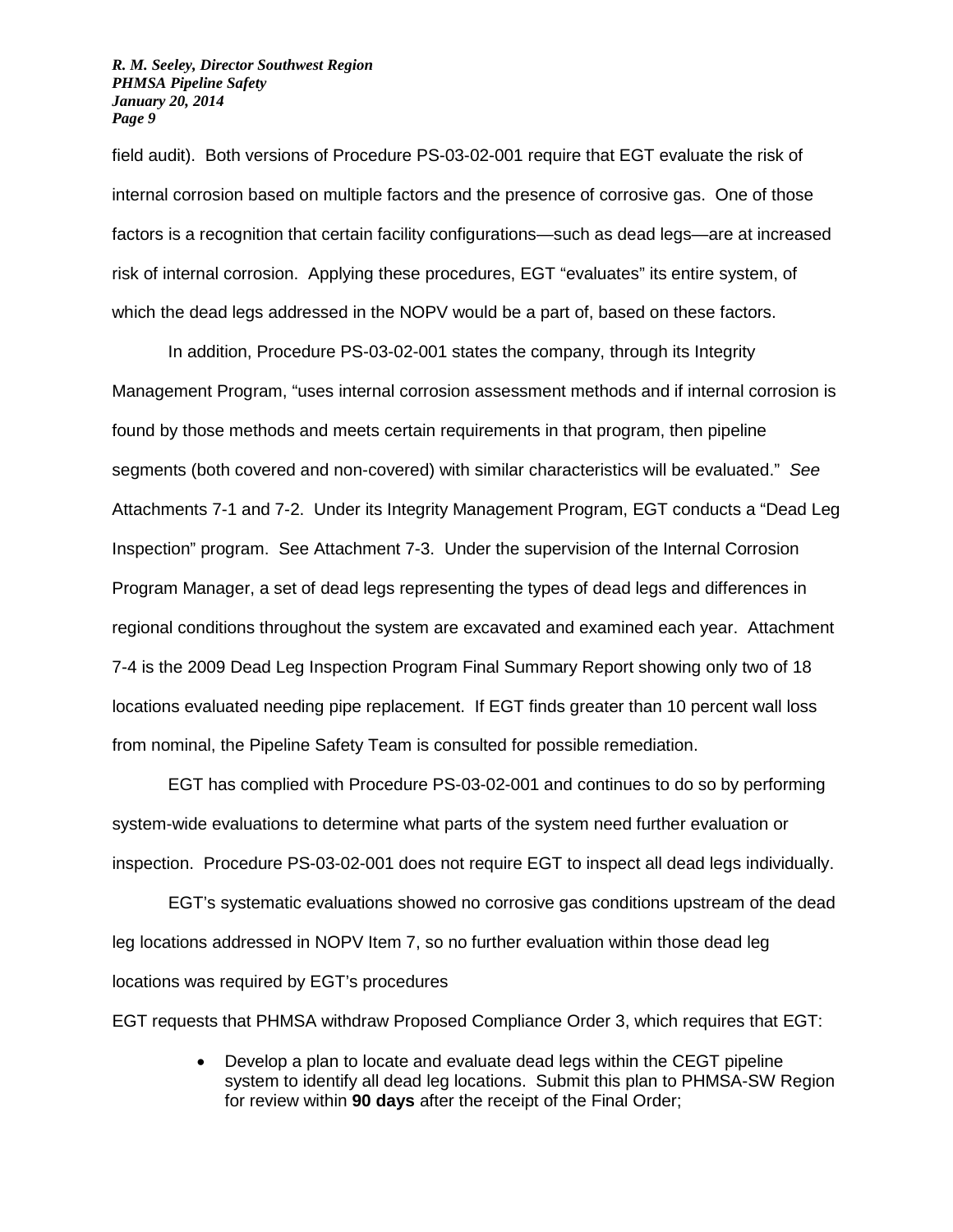- Document each evaluation of each dead leg location. Provide PHMSA the inspection documentation and any corrective actions taken as a result of these evaluations;
- If not otherwise noted, this item shall be completed within **one year** after receipt of the Final Order.

As discussed above, Procedure PS-03-02-001 requires that EGT evaluate the risk of internal corrosion throughout its system based on multiple factors, and EGT has complied with that requirement. In addition, Procedure PS-03-02-001 requires that EGT take into account additional evaluations that take place as part of EGT's Integrity Management Program.

EGT's current procedures represent a sound approach to evaluating the risks posed by internal corrosion at various facilities on the EGT system. Requiring a separate evaluation focusing solely on dead leg locations has the effect of treating dead legs as the highest priority internal corrosion risk among a range of potential types of facilities. The presence of any one factor, such as the existence of a dead leg, does not capture the comprehensive approach EGT uses to evaluate internal corrosion. For these reasons, EGT requests that it be permitted to continue to implement its current procedures as described above.